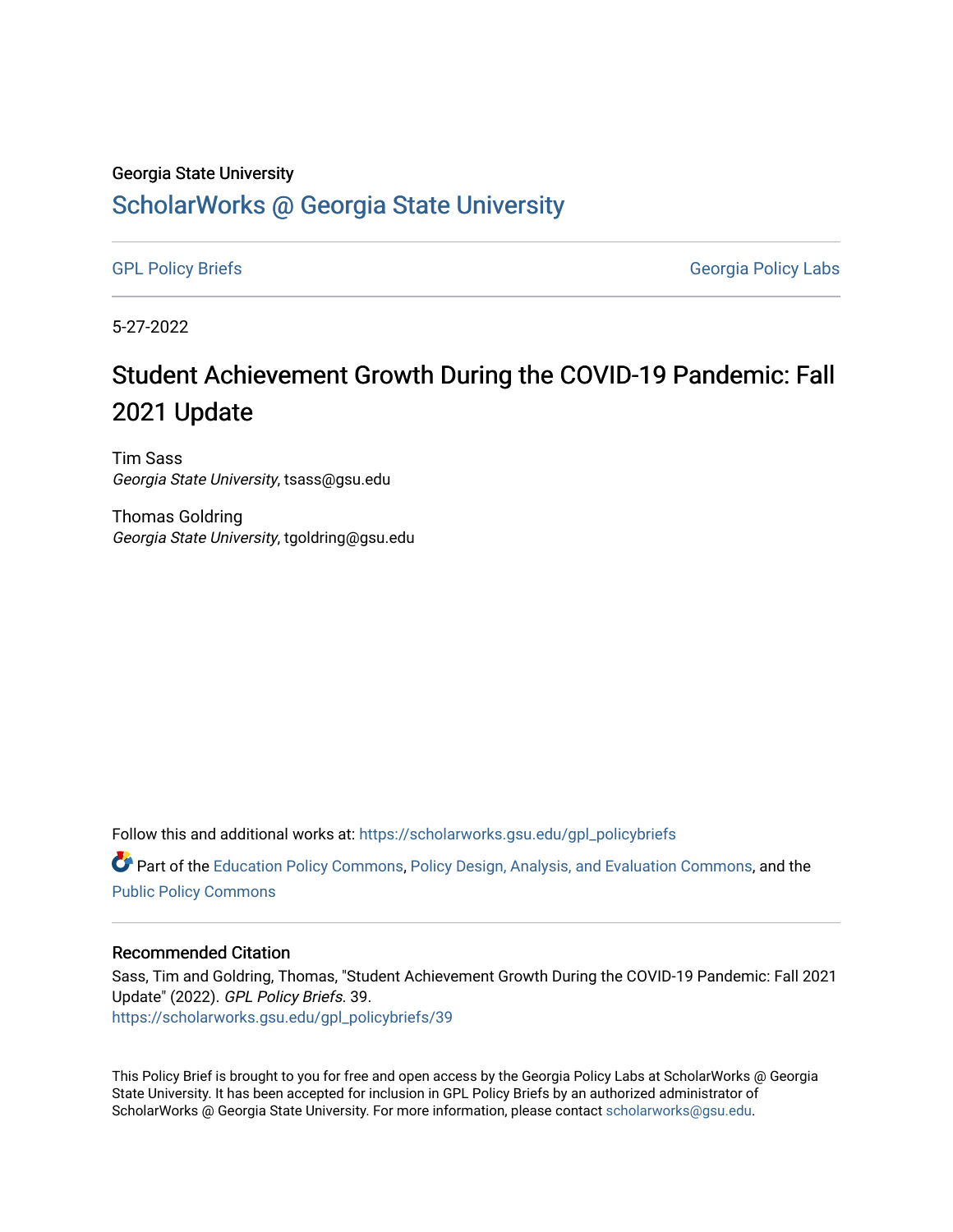# **GEORGIA POLICY LABS**

# **Student Achievement Growth During the COVID-19 Pandemic: Fall 2021 Update**

Two years into the COVID-19 pandemic, little information has been available about how students in the metro-Atlanta area are performing academically. Metro districts have adopted different strategies to help students navigate and recover from the pandemic, including small-group tutoring, expanded summer school programs, and additional supports for technology use and student health and wellness. This report continues MAPLE's research agenda analyzing how the pandemic has affected student achievement in math and reading in metro-Atlanta districts.

## **What did we learn?**

In three metro-Atlanta districts, the impact of the pandemic on student achievement growth has been greater in math than in reading. Reading achievement has rebounded more than math.

Students who were in elementary school when the pandemic hit have fared worse than students who were in middle school.

Average performance in metro-Atlanta districts was similar to many other districts around the country.

Many students have started to recover academically, but improvement is uneven. We find differences in achievement trends by geography and by economic status within at least one district and by race and ethnicity within multiple districts.

# **What are the policy implications?**

Recovery efforts ought to target students who experienced the greatest declines in national rankings and have been the slowest to recover.

Research-supported recovery strategies include high-intensity, small-group tutoring; extended learning time; and extensive summer academic learning programs.

Acceleration efforts are more effective if offered during the regular school day. Frequent participation (possibly mandated or incentivized) is key.

# **Researchers**

Tim R. Sass Thomas Goldring **Published**

May 2022